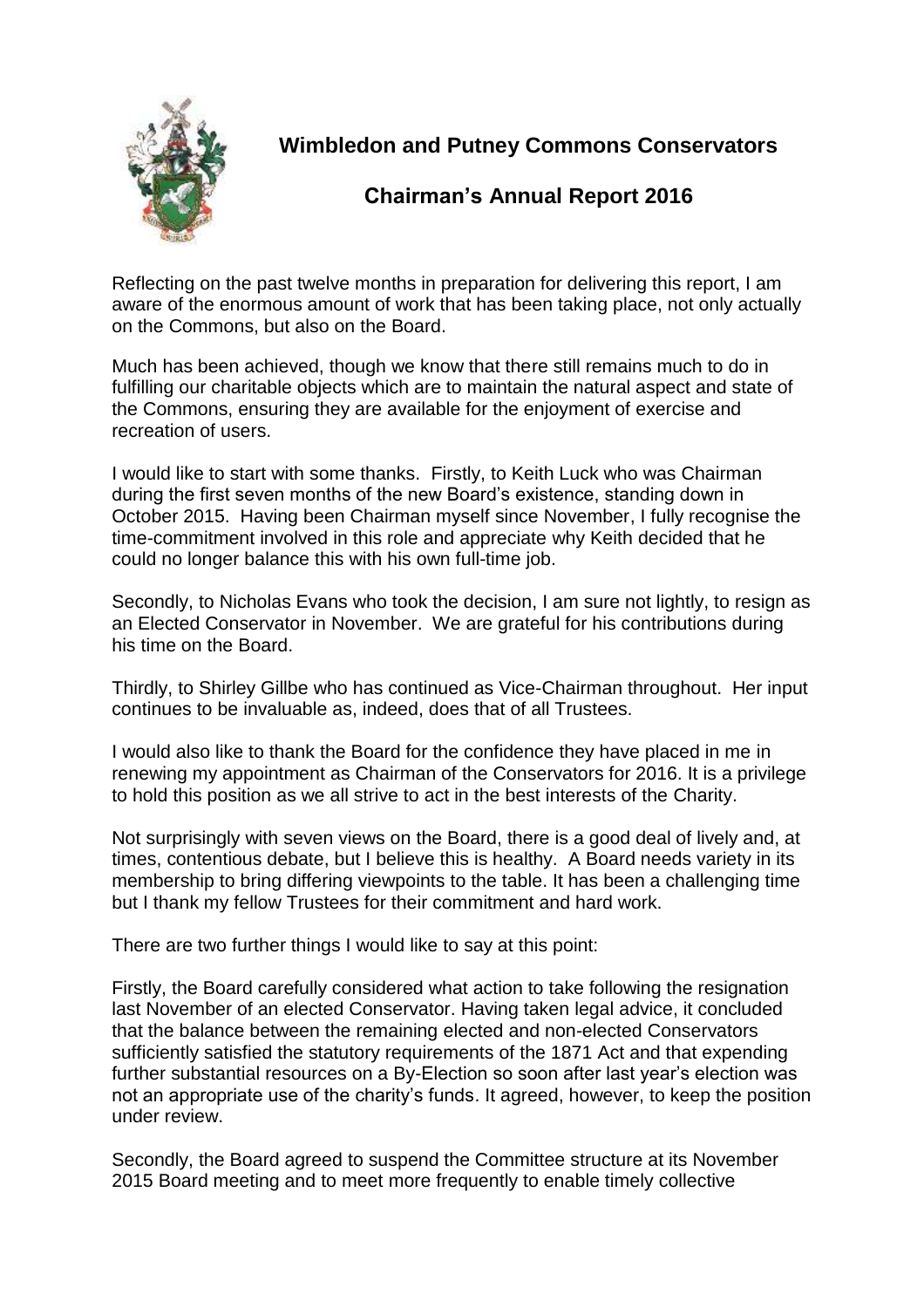decisions on all matters affecting the governance of the Charity. In February 2016 the Board agreed that it would adopt the two substantive Sub-Committees recommended in the Governance Review once the Putney Hospital issues are resolved.

Two very substantial matters have affected the Commons this year.

Firstly, Putney Hospital and the Charity Commission Formal Action Plan.

We asked the lawyers we appointed to advise us to provide a report on progress which we could use to update this evening's meeting. It reads as follow:

"*Since our last General Open Meeting on 2 December 2015, we have proceeded with the Formal Action Plan set out by the Charity Commission in its letter of 22 October 2015 and adopted by the Conservators at their meeting on 11 November 2015.* 

*The first step was to appoint an independent law firm and after approaching three firms, we appointed Charles Russell Speechlys LLP ("CRS") on 7 January 2016. They were given a large amount of documentation and undertook a thorough review with all Conservators. On the 7 April 2016 they produced a report and recommendations, including that we should obtain specialist counsel's advice on the key technical question of whether the Conservators were required to comply with Sections 117-121 of the Charities Act 2011 ie obtain a qualified surveyor's report – a QSR - giving a valuation to be taken into account when granting the easement. Simon Taube QC advised in two written Opinions in April that Sections 117-121 did not apply to this Charity because it had been incorporated by an Act of Parliament which gave the Conservators power to dispose of land, and therefore exempted the Conservators from the Sections.* 

*The effect of this opinion was to fix the relevant date of valuation at 14 February 2012, which could otherwise have been later. The Conservators still had a general fiduciary duty to ensure that the terms on which the easement was granted were the*  best that could reasonably have been obtained for the charity having regard to all *circumstances, and they should therefore have obtained an independent expert valuation on which they could base their judgement.*

*CRS therefore recommended that we proceed with the Charity Commission's Formal Action Plan and, following discussion at the June Board, we have resolved to do so. CRS are now instructed to produce a shortlist of surveyors they recommend and undertake a formal procurement process to enable us to choose one firm, instruct them and obtain a retrospective valuation at 14 February 2012. They advise that they expect to have this valuation in a few weeks' time and will then be in a position to ascertain whether the Charity has incurred any loss, and if it has, how and from whom the Charity should seek any redress. CRS are keeping the Charity Commission informed of progress*."

We all very much hope that the information that we need to bring this process to a close will indeed be available within the next few weeks.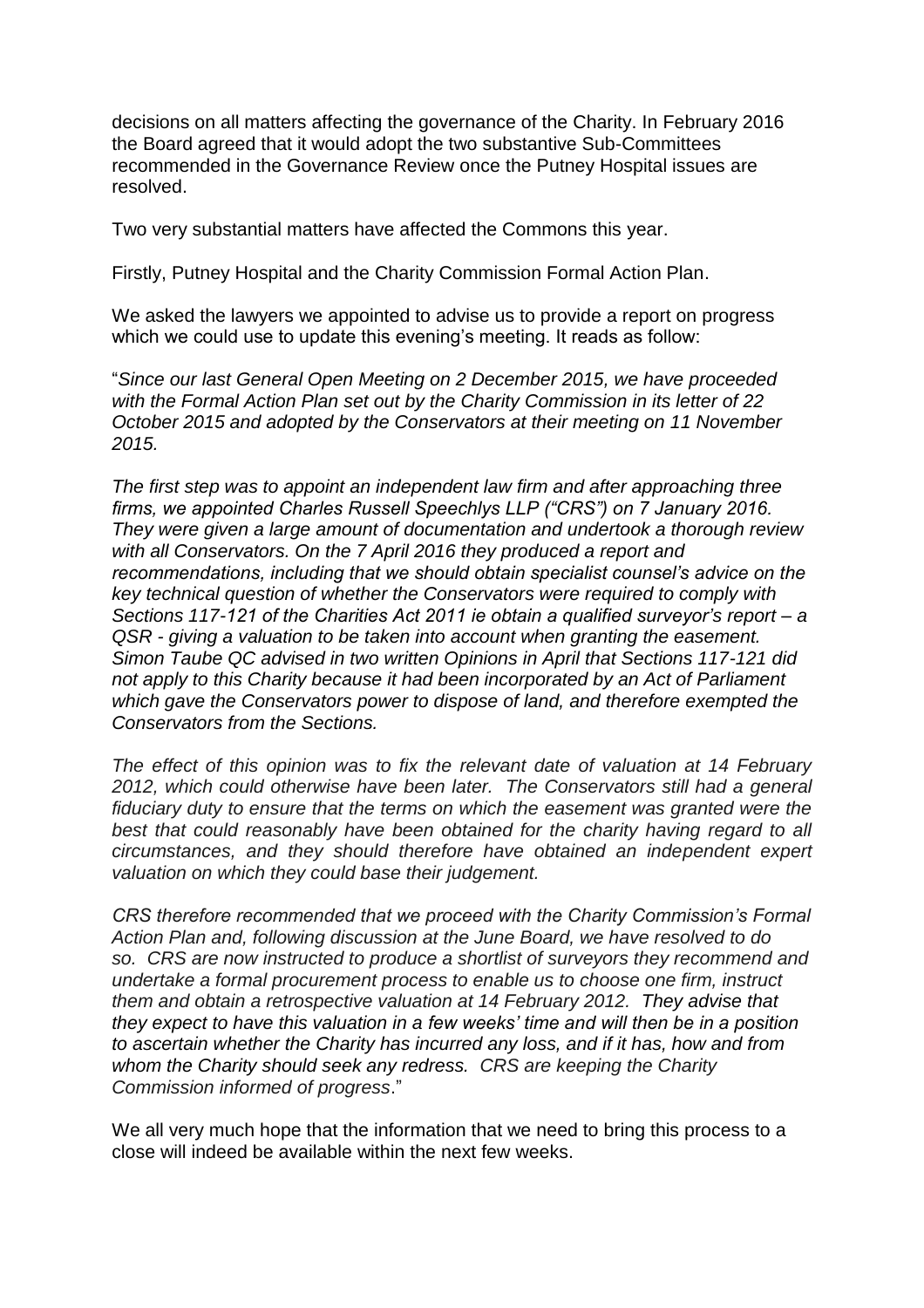The second issue was the damage sustained to our iconic Windmill on the  $2^{nd}$ August 2015. Fortunately, no one was injured and our insurers settled the claim for the damage to the sails. Together with the Trustees from the Windmill Museum our officers worked hard to complete an application to the Heritage Lottery Fund under their "Our Heritage" scheme. We sought a £100,000 contribution to the £140,000 project and were delighted to receive the news in March that this had been agreed.

Working with local conservation architects Marcus Beale Associates and established millwrights IJP Owlsworth, the first stage of work to stop the water ingress through the tower has now begun. The millwrights will then paint the cap and the tower before installing the sails in the early autumn. We have been indebted to the generosity of local people in raising over £8,500 towards funding for this project.

This work forms the first phase in the restoration works to the Windmill and will ensure that, for the bicentenary of the Windmill in 2017, the structure will be looking at its best. Further works remain to be done to enhance the museum displays. The Windmill Museum operates entirely by volunteers, I see some of their Trustees here this evening, please do talk to them if you are interested in helping to volunteer.

Throughout the year the Board has endorsed a number of policies that underpin the governance of the organisation including on Health and Safety, Reserves, and Anti-Bribery and Corruption to name but three. We have also introduced a Risk-Management Strategy that is reviewed regularly to ensure we are focusing on the Charity's top risks. Funding for the management of the Commons is something that the Board keeps under constant review.

We have held our own volunteering activities on the Commons for many years, but in 2015 we introduced, our new affectionately named "Scrub Bashers" who have been regularly attending work sessions on Putney Heath, helping our staff to remove saplings and restore our rare and protected heathland habitats. Since July 2015 over 720 hours have been devoted to these activities and the transformation of our heathland has been quite dramatic. Thank you all for your support it is hugely appreciated.

The Wildlife and Conservation Forum, under the chairmanship of our DEFRA appointed Conservator, Dr Ros Taylor, was reshaped from the Natural History Sub-Committee as part of our wider restructuring of the community engagement activities following the Governance Review. The Forum goes from strength to strength and again we are assisted greatly by very many volunteers.

Building on the success of the same event last year, our third BioBlitz event is to be held this coming weekend. There are information leaflets available tonight. Please do come along and sign up for one or more of the activities. It is a wonderful event for children and adults alike. Last year experts from the Natural History Museum found a False Click beetle a very rare beetle indicative of an ancient and well-cared for environment. Dr Taylor has produced another excellent monitoring report of the work activities of the Wildlife & Conservation Forum and this can be viewed on our website.